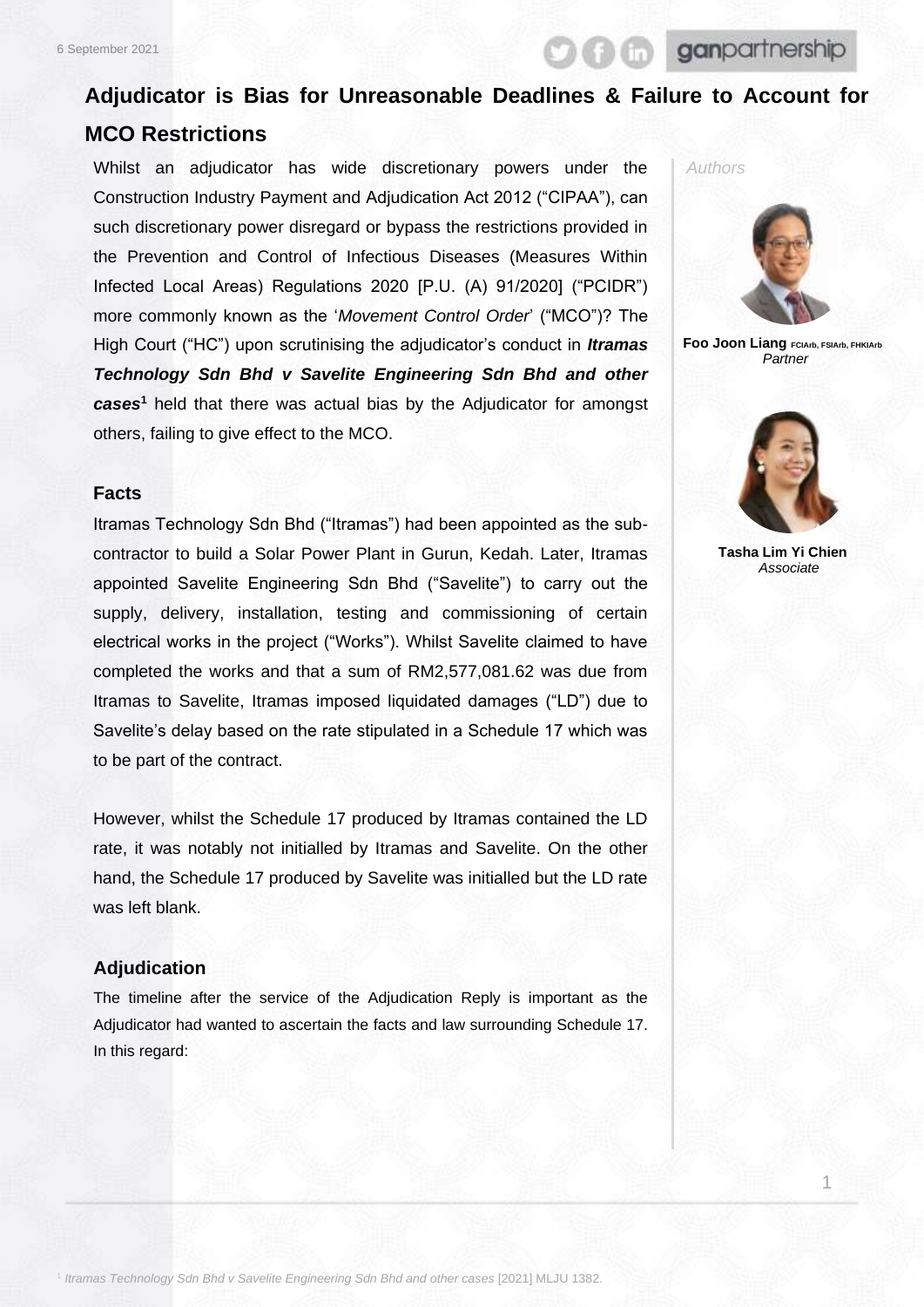- 17.03.2020 Adjudication Reply was served.
- 18.03.2020 PCIDR / MCO came into force.
- 23.03.2020 Adjudicator issued an "*Inquisitorial Order to Ascertain The Facts and Law of "schedule 17 – 'LD'"* to Itramas only; giving Itramas only 1 day to respond ("Adjudicator's 23.03.2020 Order").
- 24.03.2020 Itramas responded to the Adjudicator's 23.03.2020 Order. Briefly, Itramas informed that it was impossible to comply with the short deadline. Further, with the MCO in place and Itramas not falling under the "essential services", Itramas is unable to access the bound contract document that is in the office.
- 24.03.2020 Adjudicator issued an "*Inquisitorial Order to Ascertain The Facts and Law of "schedule 17 – 'LD'"* to Savelite; only giving Savelite 2 days to respond.
- 25.03.2020 Savelite's counsel requested for an extension of time until 27.03.2020 and this was allowed by the Adjudicator.
- 27.03.2020 Savelite's counsel responded with a letter dated 27.03.2020 which was only received by the Adjudicator on 28.03.2020.
- 28.03.2020 The Adjudicator made a decision with regard to the Inquisitorial Orders issued on 23.03.2020 and 24.03.2020. In his email, the Adjudicator was of the view that Itramas had failed to prove the initials for Schedule 17 and opined that accessing the physical copy of the contract was unnecessary as it should have been submitted under the Payment Response / Adjudication Response instead of the Inquisitorial Order. Meanwhile, the Adjudicator decided that Savelite had failed to submit its written reply within the extended time limit. Thereafter, the Adjudicator relied on Section 26(1) CIPAA to state that there has been a non-compliance of the CIPAA provisions, ultimately setting aside the parties' inquisitorial replies.

Whilst there are several issues raised in this decision, this article will only discuss a few salient points.

## **Setting Aside the Adjudication Decision**

## **Was there a breach of the First Rule of Natural Justice?**

## *Actual Bias*

As the MCO had been in force and the Works in this case did not fall under "*essential services*" as defined in Regulation 2 and Schedule of the PCIDR, Itramas' directors and employees could not go to Itramas' office. The HC took note that had Itramas complied with the Adjudicator's 23.03.2020 Order, Itramas and/or its employees would have committed an offence under Regulation 7(1) and/or 7(2) of the PCIDR. The Adjudicator's 23.03.2020 Order was issued despite the Adjudicator's actual knowledge of the MCO. As such, the HC found that the Adjudicator's 23.03.2020 Order had not been issued in good faith and the Adjudicator could not rely on Section 34(1) of the CIPAA that provides for immunity in civil suits.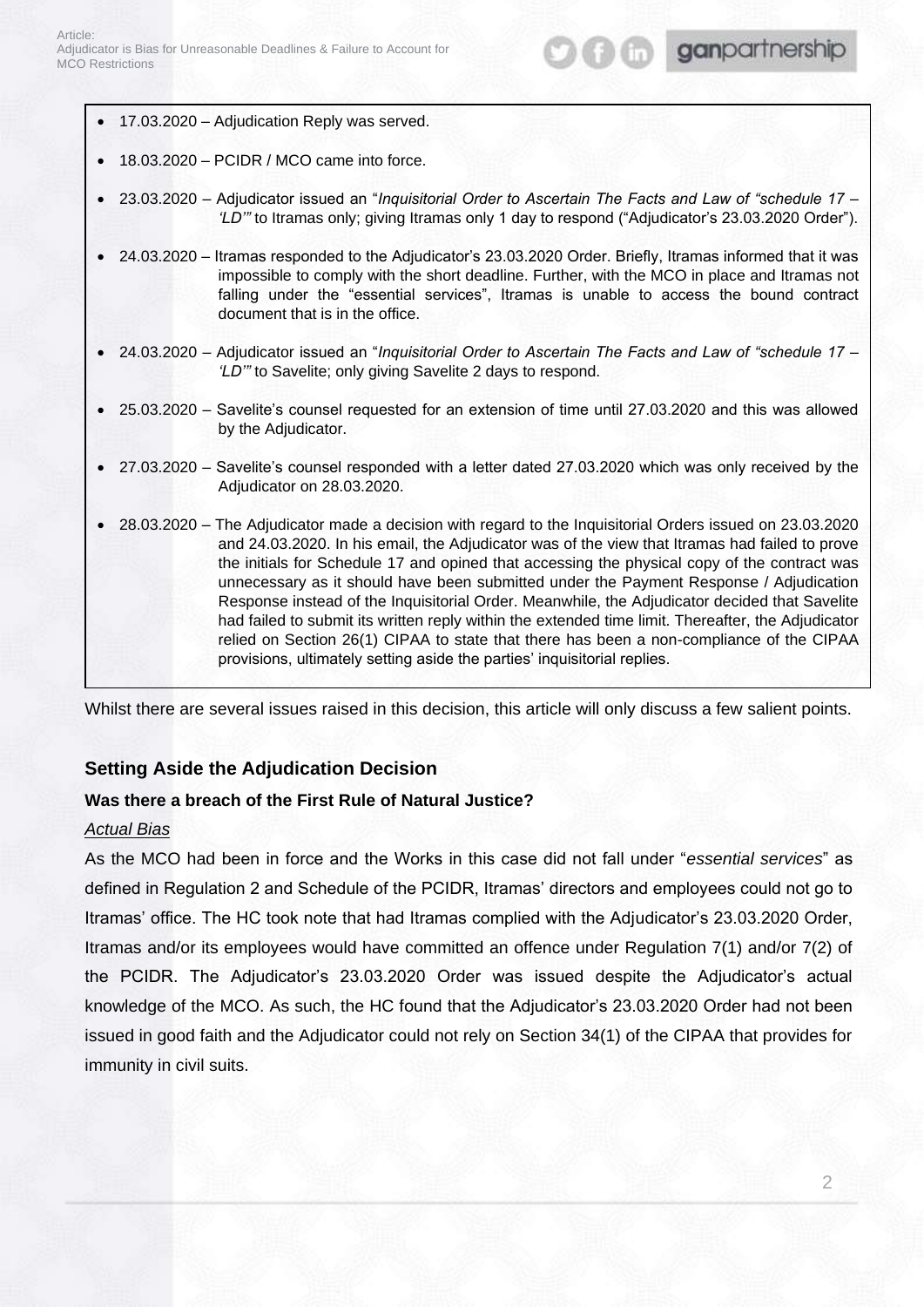The HC also took cognizance of the fact that Itramas was only given one day to comply with the Adjudicator's 23.03.2020 Order and held that an unbiased adjudicator would not have given such an extremely short period of time to comply with the said order.

Further, as a result of the MCO, Itramas could not lawfully accede to the Adjudicator's 23.03.2020 Order. The HC held that the Adjudicator should have accepted the contents of Itramas' response on 24.03.2020 as an unbiased adjudicator. Instead, the Adjudicator came to the conclusion that Itramas had "*failed to prove or substantiate*" that Itramas' Schedule 17 had been signed or initialled by the parties and that Itramas had failed to comply Section 26(1) of the CIPAA.

Lastly, the HC held that the contents of the Adjudicator's 28.03.2020 Email showed the Adjudicator's actual biasness against Itramas.

## **Had the Adjudicator Breached the Duty to be Impartial?**

By the Adjudicator's actions of giving Itramas **one day** to respond while Savelite had **two days** to respond to the respective orders given by the Adjudicator, the Adjudicator had breached such a duty. An impartial adjudicator would and should have treated both claimant and respondent equally and fairly.

Based on the above, the HC had allowed the adjudication decision to be set aside. However, the HC went on to decide the issue of staying the adjudication decision.

## **Stay of Adjudication Decision**

## **Was there a Clear and Unequivocal Error in the Adjudication Decision?**

## *Should the Adjudicator have given effect to the PCIDR / MCO?*

As the time period of 45 "working days" in Section 12 of the CIPAA does not include the duration of the MCO, the Adjudicator should have given effect to the MCO. The HC took a step further by highlighting that the failure to do so would cause the object of public health as embodied in the PCIDR to be unattainable.

By the Adjudicator's failure in giving effect to the MCO when issuing the orders dated 23.03.2020 and 24.03.2020 as well as the email on 28.03.2020 despite having made reference to the MCO in the Adjudicator's 23.03.2020 Order, the Adjudicator had committed an error.